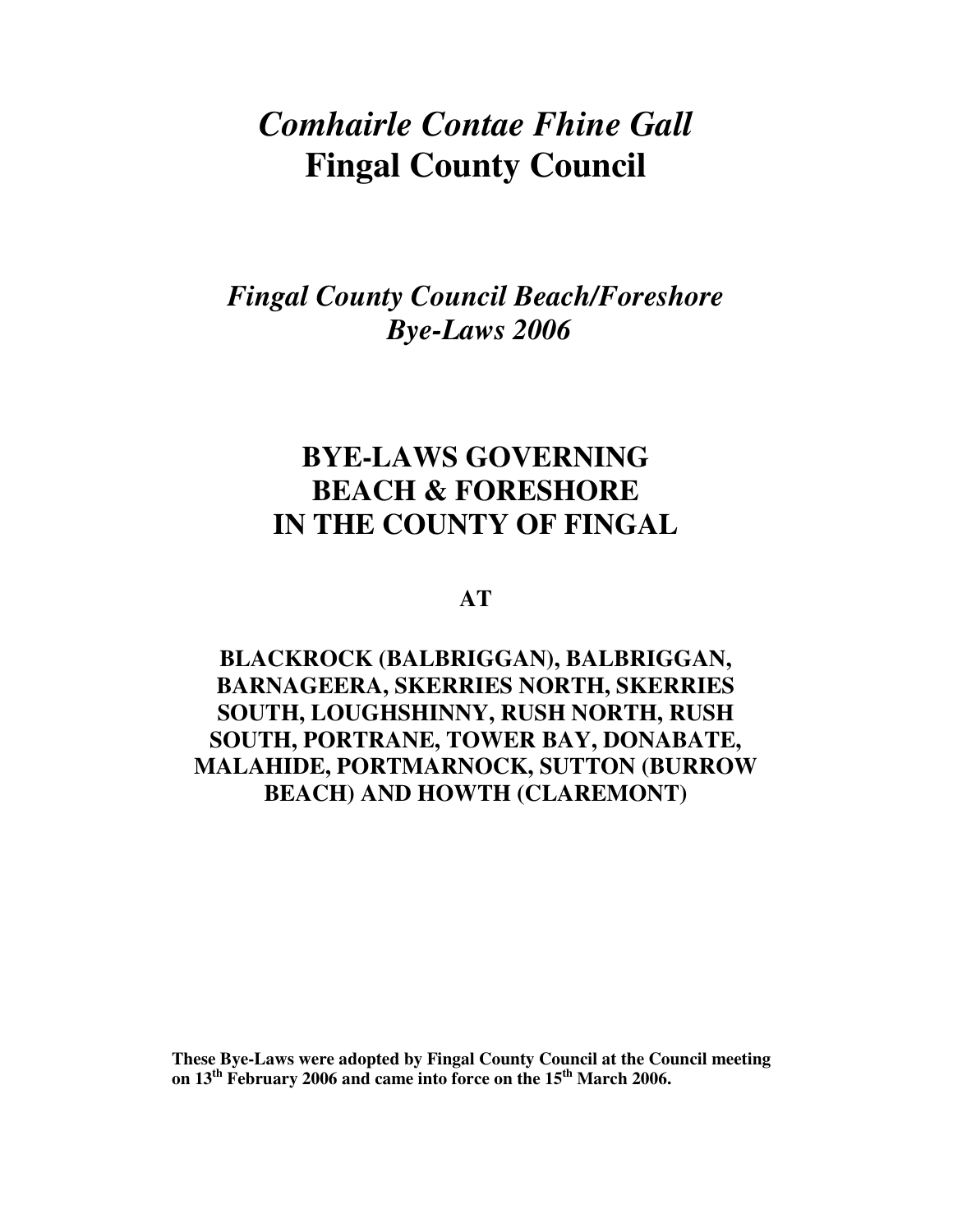## BYE LAWS

### MADE BY

Fingal County Council in exercise of the power conferred on the Council by Part VII of the Local Government Act, 1994 and in the interest of the common good of the local community make the following Bye-Laws for the purpose of regulating the use of the beach/foreshore adjoining the functional area of the County of Fingal. The ByeLaws will allow for the enforcement of relevant sections of the following legislation:

- The Misuse of Drugs Act, 1977
- The Litter Pollution Act, 1997
- The Waste Management Act, 1996
- The Maritime Safety Act, 2005
- Control of Dogs Act, 1986 and the 1992 Control of Dogs (Amendment) Act and the Statutory Instruments S.I. No 442 of 1998 Control of Dogs Regulations
- Fingal County Council Prohibition of Consumption of Intoxicating Liquor on Roads and in Public Places Bye-Laws 2002

#### 1. TITLE

These Bye-Laws may be cited as the Fingal County Council Beach & Foreshore Bye-Laws 2006. These Bye-Laws supersede Fingal County Council Beach Bye-Laws 1999.

### 2. INTERPRETATION

Throughout the Bye-Laws, unless the context otherwise requires, the following words and expressions have the meaning hereafter respectively assigned to them, that is to say:

- (a) "The Local Authority" means the Council of the County of Fingal.
- (b) "The Act" means the Local Government Act, 1994.
- (c) "Council" means the Council of County of Fingal
- (d) " The Foreshore" is defined for the purpose of these Bye-Laws as the seabed and shore below the line of high water of ordinary or medium tides of the sea (shown HWM on OS Map), and extending for a distance of 200 metres seaward from the low water mark or 400 metres seaward of the HWM mark whichever is the lesser, and every tidal river and tidal estuary and every channel, creek and bed of the sea or any such river or estuary and shall include any and all properties of the Council as defined in (e) below.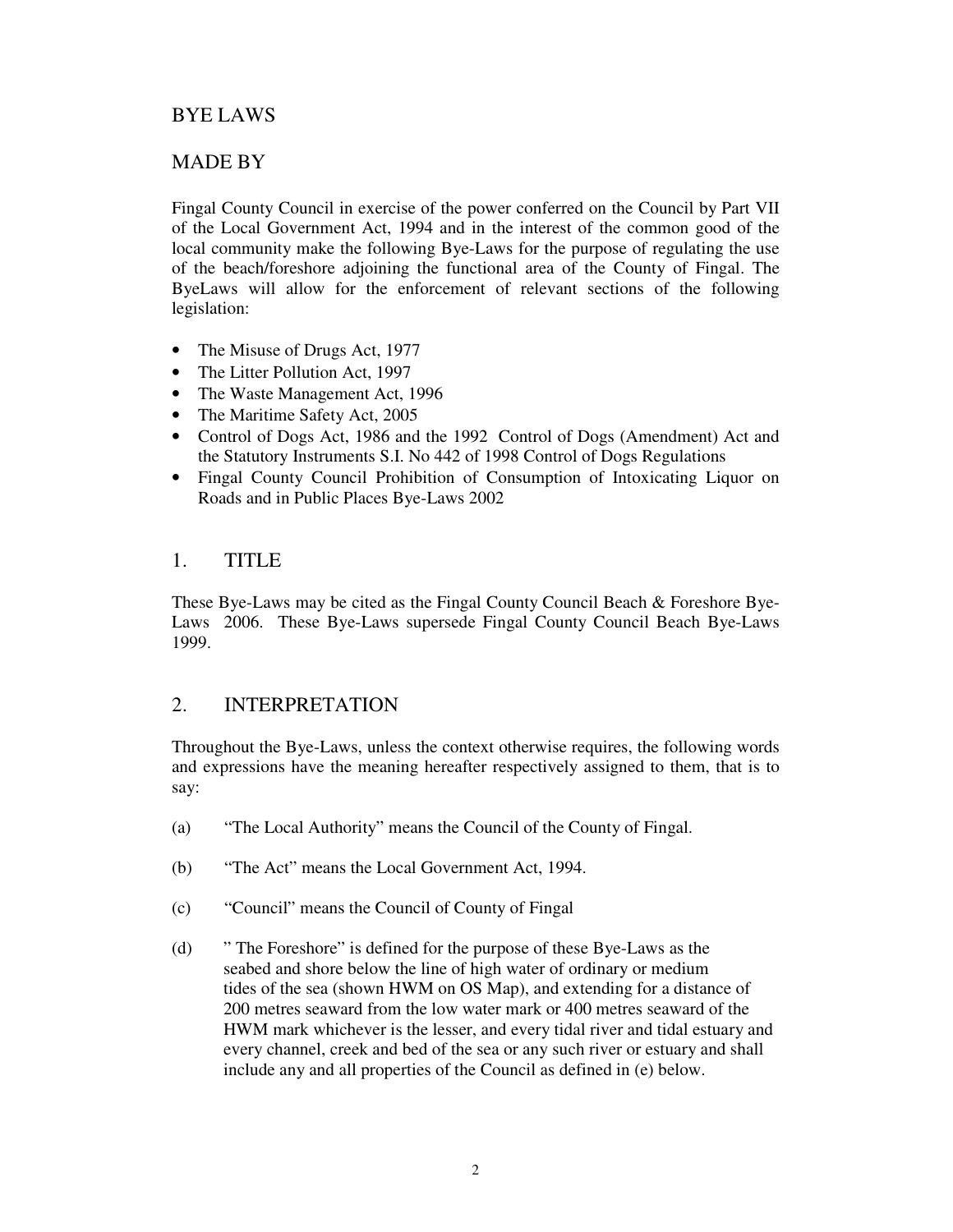- (e) "Beach" refers to that area of the seashore and the foreshore as shown shaded in yellow on the attached maps for the beaches of Blackrock (Balbriggan), Balbriggan, Barnageera, Skerries North, Skerries South, Loughshinny, Rush North, Rush South, Portrane, Tower Bay, Donabate, Malahide, Portmarnock, Sutton (Burrow Road) and Howth (Claremont). The words "seashore" and "foreshore" have the same meanings as defined in the Foreshore Act, 1933. For the purpose of the bye-laws a beach shall include:
	- (i) any strand, and/or dunes;
	- (ii) any sea for a distance from the strand to 200 metres (seaward) from the low water mark;
	- (iii) any walls, railings, barriers, fence, roadway, seats, footpath, ramps alleyways, access, walkways, step, sewer, drain or gully thereon;
	- (iv) any post, sign, notice, sign board, life saving apparatus or equipment, toilet, litter receptacle, lamp, lamp post, appliance, flag pole, flag, water pipe, gas pipe, hut, shelter, ornament, building or other structure forming part thereof or erected by the Council or by the authority of the Council either on the beach or for the benefit of users on the beach;
	- (v) Any tree, shrub, bush hedge, flower, flower bed, turf, grass or other plant growing thereon or place thereon by the authority of the Council;
	- (vi) Any implement, barrow, article, tractor, trailer or thing thereon belonging to the Council or placed thereon by the authority of the Council.
- (f) "Special Areas of Conservation" (SAC's) are prime wildlife conservation sites designated under the EU Habitat's Directive (1992/43/EEC) for the conservation and protection of habitats and species of importance in a European context.
- (g) "Special Protected Areas" (SPA's) are designated under the EU Birds Directive (79/409/EEC) to protect migratory species such as ducks, geese and waders and species which are rare, in danger of extinction or which are vulnerable to habitat change in Europe.
- (h) "Employee of the Council" shall include every Superintendent, Supervising Official, Litter Warden, Dog Warden, Lifeguard or other person employed by and duly authorised by the Council to administer and enforce these bye-laws.
- (i) "Authorised Person" means any employee of the Council, members of the Garda Síochána or any person designated by the Council for the purposes of these bye-laws.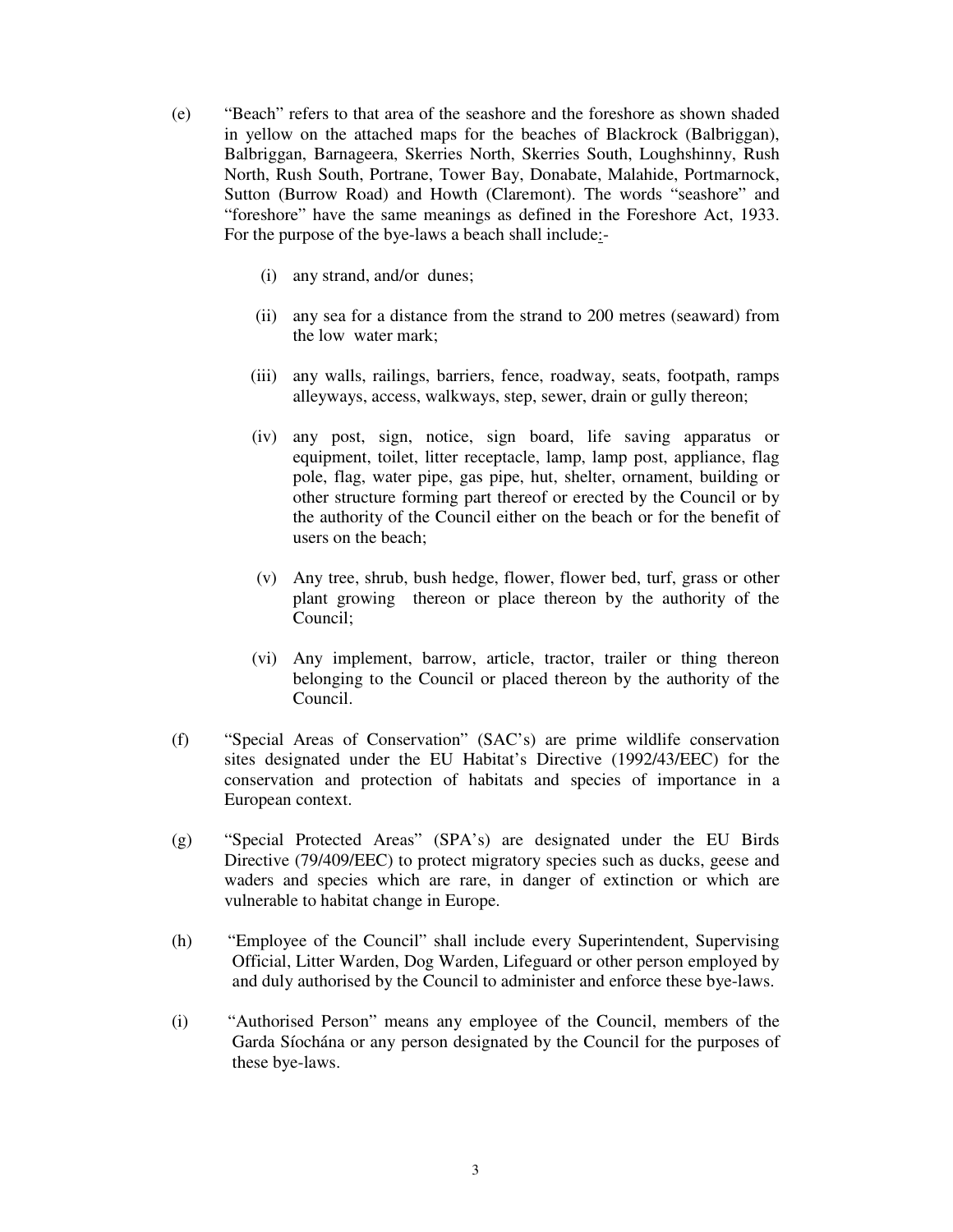- (j) "Controlled drug" means any substance, product or preparation which is specified in the schedule to the Misuse of Drugs Act, 1977 or any amending act or regulations.
- (k) Horse includes pony, donkey, mule and ass.
- (l) "Quad" means a four-wheeled mechanically propelled vehicle capable of travelling at high speeds.
- (m) "Land Yachting" means a wind operated craft which requires a small land yacht and vertical wing sail.
- (n) "Kite Karting" means a wind operated craft requiring a small cart and single handed or two handed kite.
- (o) "Kite Surfing" means a wind operated craft and single handed or two handed kite.
- (p) "Consent of the Council" means the permission in writing of an authorised person.
- (q) "Swimming" includes floating, paddling, fishing or otherwise being in the sea for leisure purposes.
- (r) "Designated Area" means an area designated pursuant to Bye-Law No. 3 (l).
- (s) "Duchas" means the National Parks & Wildlife Services of the Department of the Environment, Heritage and Local Government.

### 3. PROHIBITED ACTS

No person shall carry out any of the following acts on the beach:-

#### (a) **NUISANCE**

Cause a nuisance or do any of the following acts that would be likely to cause a nuisance:

**Litter:** Bring, deposit or discharge soil, filth, refuse, rubbish, stones, earth,  $\Theta$  et throw deposits or leave any item of litter as defined in the Litter Pollution Act, 1997 or dump/abandon/vandalise vehicles on the beach, foreshore or estuary area.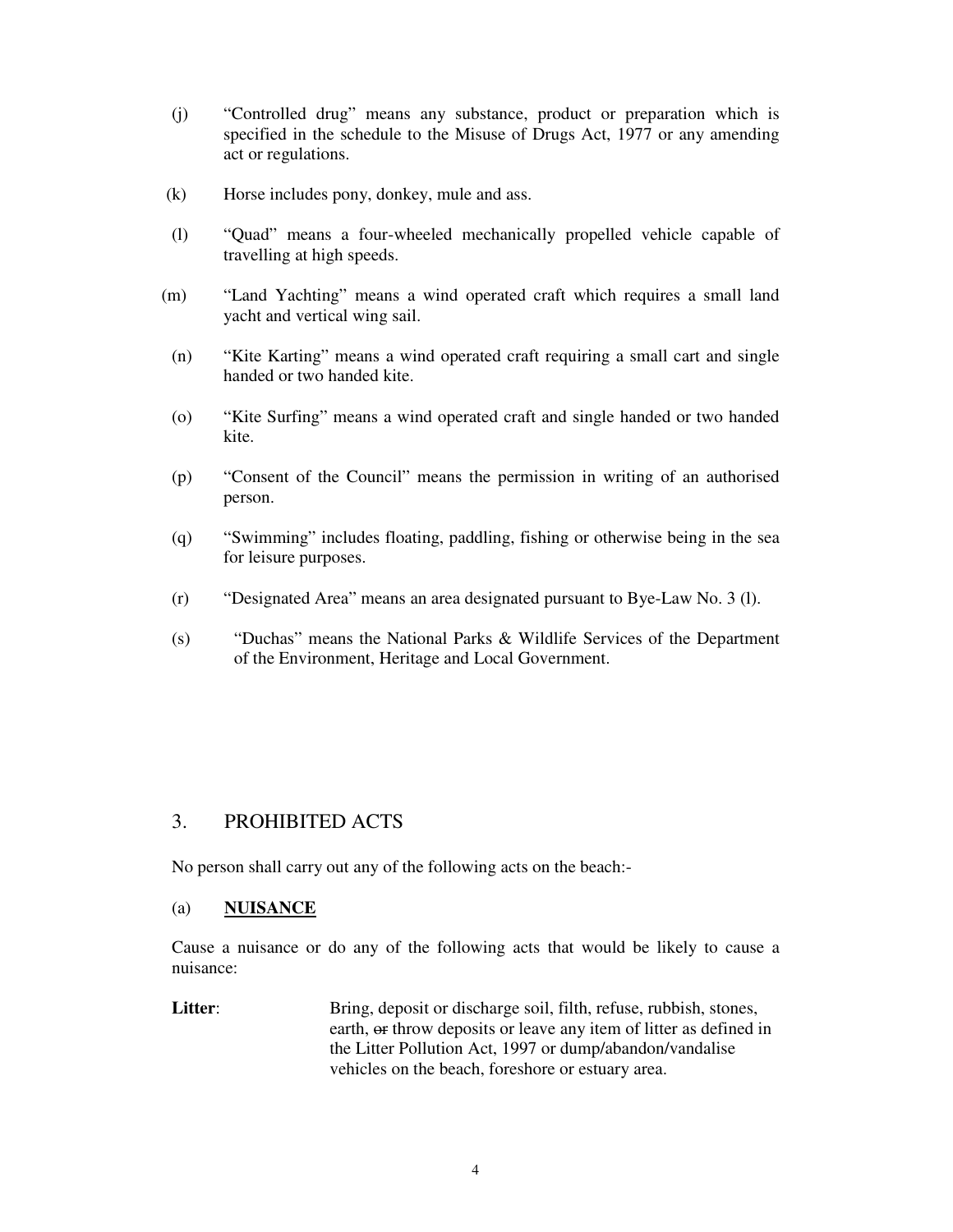| <b>Motor Vehicles:</b>                 | Drive, propel or park any motor car, or other mechanically<br>propelled vehicle (including quads) or motor cycle on the<br>beach, dunes or salt-marshes (other than in an area designated<br>for these purposes) save with the permission in writing of the<br>Council and subject to the terms and conditions of such<br>permission. Drive in a threatening manner as to cause<br>annoyance/ disturbance or to show disregard to other users of<br>the beach, dunes or salt-marshes.<br>This restriction does not apply to Local Authority staff engaged<br>in their duties, Garda patrol cars/motorcycles when being used<br>by a member of An Garda Síochána while on duty or<br>emergency service vehicles. |
|----------------------------------------|-----------------------------------------------------------------------------------------------------------------------------------------------------------------------------------------------------------------------------------------------------------------------------------------------------------------------------------------------------------------------------------------------------------------------------------------------------------------------------------------------------------------------------------------------------------------------------------------------------------------------------------------------------------------------------------------------------------------|
| <b>Firearms:</b>                       | Bring onto the beach/foreshore any firearm, airgun, catapult or<br>any other weapon.                                                                                                                                                                                                                                                                                                                                                                                                                                                                                                                                                                                                                            |
| <b>Fires:</b>                          | The lighting of bonfires and burning of materials on the beach<br>or foreshore is prohibited.                                                                                                                                                                                                                                                                                                                                                                                                                                                                                                                                                                                                                   |
| Golf:                                  | Play the game of golf or practise any aspect of the game in any<br>part of the beach/foreshore.                                                                                                                                                                                                                                                                                                                                                                                                                                                                                                                                                                                                                 |
| Disorder:                              | Act in a disorderly, menacing, threatening, or offensive<br>manner.                                                                                                                                                                                                                                                                                                                                                                                                                                                                                                                                                                                                                                             |
| Beg, gamble:                           | Beg, gamble or importune or otherwise cause annoyance:                                                                                                                                                                                                                                                                                                                                                                                                                                                                                                                                                                                                                                                          |
| Noise:                                 | Play musical instruments, radio, stereos, etc., at such noise<br>level as to cause annoyance to others.                                                                                                                                                                                                                                                                                                                                                                                                                                                                                                                                                                                                         |
| <b>Obscene Behaviour/</b><br>Language: | Behave indecently or use obscene or profane language.                                                                                                                                                                                                                                                                                                                                                                                                                                                                                                                                                                                                                                                           |
| Graffiti:                              | Injure, disfigure, write graffiti on or mark any structure, seat,<br>chair, sculpture, notice or notice board.                                                                                                                                                                                                                                                                                                                                                                                                                                                                                                                                                                                                  |
| Games:                                 | Play football, handball, golf, hurling, cricket, tennis or any<br>other game or activity which for the prevention of damage,<br>danger, obstruction, or discomfort to any other person may<br>necessitate at any time during the continuance of the game the<br>exclusive use by the player or players of any part of the<br>seashores save with the consent of the Council.                                                                                                                                                                                                                                                                                                                                    |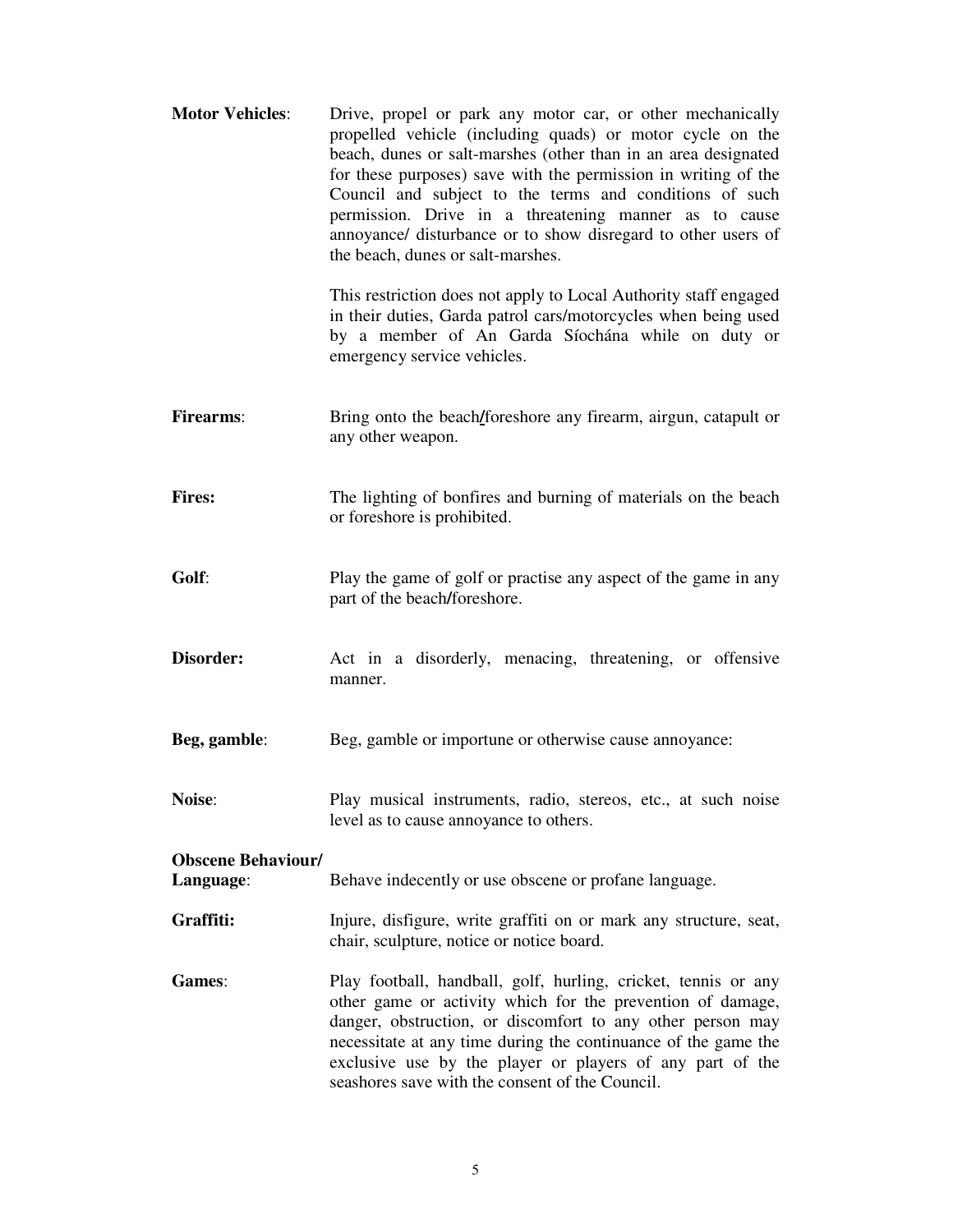| <b>Public Swimming</b> | Organise swimming events including, triathlons or gala    |
|------------------------|-----------------------------------------------------------|
| <b>Events:</b>         | swimming days without the written consent of the Council. |

**Alcoholic Beverages:** Sell or consume any alcoholic beverages on the beach/foreshore as defined in the Fingal County Council Prohibition of Consumption of Intoxicating Liquor on Roads and in Public Places Bye-Laws 2002 .

#### (b) **DOGS**

During the period  $1<sup>st</sup>$  June to  $31<sup>st</sup>$  August in any year persons shall be allowed bring a dog onto, or allow a dog under his or her control to remain on the beach/foreshore

- (i) under adequate personal control, before the hours of 11.00am and after the hours of 6.00pm
- (ii) to be on a leash in all Reserved Bathing Areas (as defined in Schedule 2) between the hours of 11.00am and 6.00pm.

Persons are permitted to bring dogs on a beach/foreshore all other days any time of the day during the months of:

January, February, March, April, May, September, October, November, & December.

Persons in charge of a dog on the beach**/**foreshore shall ensure the following:-

- It is on a leash or under adequate control;
- It is on leash at all times in SAC and SPA's see Schedule 1;
- It is not causing annoyance to any person using the beach or worrying, chasing, injuring or disturbing any animals, birds or other creatures on the beach/foreshore;
- Removal of its faeces and depositing it in a litter bin or other receptacle which may be designated for this purpose as obligated under Section 22 of the Litter Pollution Act 1997.

(Guide dogs for the blind are exempt from this bye-law as also are dogs kept by An Garda Síochána and wholly used by a member of An Garda Síochána in the execution of his/her duty).

Every person bringing a dog onto the beach/foreshore area shall be responsible and liable for any damage or injury to property or persons which may be caused by it.

Persons in charge of specified classes of dogs must ensure that they comply with the 1986 Control of Dogs Act and the 1992 Control of Dogs (Amendment) Act and the Statutory Instruments S.I. No 442 of 1998 Control of Dogs Regulations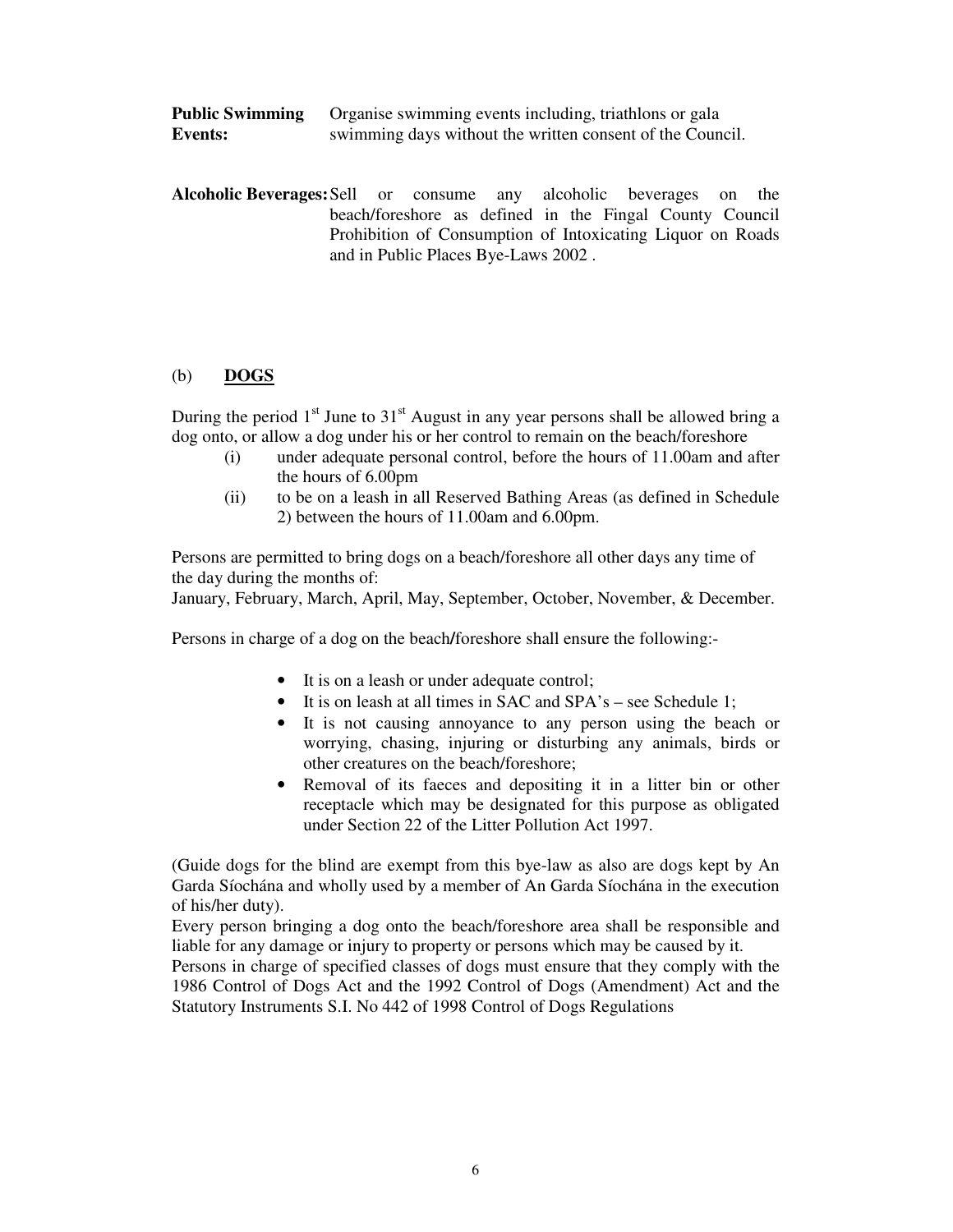#### (c) **HORSES**

A Person/s shall be allowed to have, keep, ride or drive a horse/pony on a beach/foreshore during the period 1st of June to 31st August in any year before the hours of 11.00am and after the hours of 8.00pm.

Persons are permitted to bring horses on a beach/foreshore all other days any time of the day during the months of :

January, February, March, April, May, September, October, November, & December, Except on Saturdays, Sundays and Public Holidays – between the hours of 11.00am and 8.00pm. (See Schedule 1 Attached)

Persons in charge of a horse/pony on a beach/foreshore shall ensure the following:-

- It is under adequate control;
- It is not causing annoyance to any person using the beach**/**foreshore or worrying, chasing, injuring or disturbing any animals, birds or other creatures on the beach;
- Removal of its faeces and depositing it in a litter bin or other receptacle which may be designated for this purpose.
- Horse-riding takes place below mean high water mark, except for the purposes of obtaining access to or egress from the beach**/**foreshore.
- Horses are prohibited in SAC and SPA's except where bridle paths are provided.
- Horse Polo Practice is not permitted without the consent of the Council.

(This bye-law does not apply to horses kept by An Garda Síochána and wholly used by an employee or member of An Garda Síochána while on duty).

A person shall not have, keep, ride or drive a horse/pony on a beach/foreshore at any time if having regard to the number of persons using the beach/foreshore at that time, it could endanger or be construed to endanger the safety of those persons.

Every person bringing a horse or pony onto the beach/foreshore area shall be responsible and liable for any damage or injury to property or persons which may be caused by it.

#### (d) **TRADE, ADVERTISING, ETC**.:

Sell: No Person shall sell, hire, expose, offer for sale any vehicle, boat conveyance, chair, article, animal, commodity or thing whatsoever, save with the written permission of an authorised officer and in accordance with the Casual Trading Act, 1995 and any bye laws made thereunder.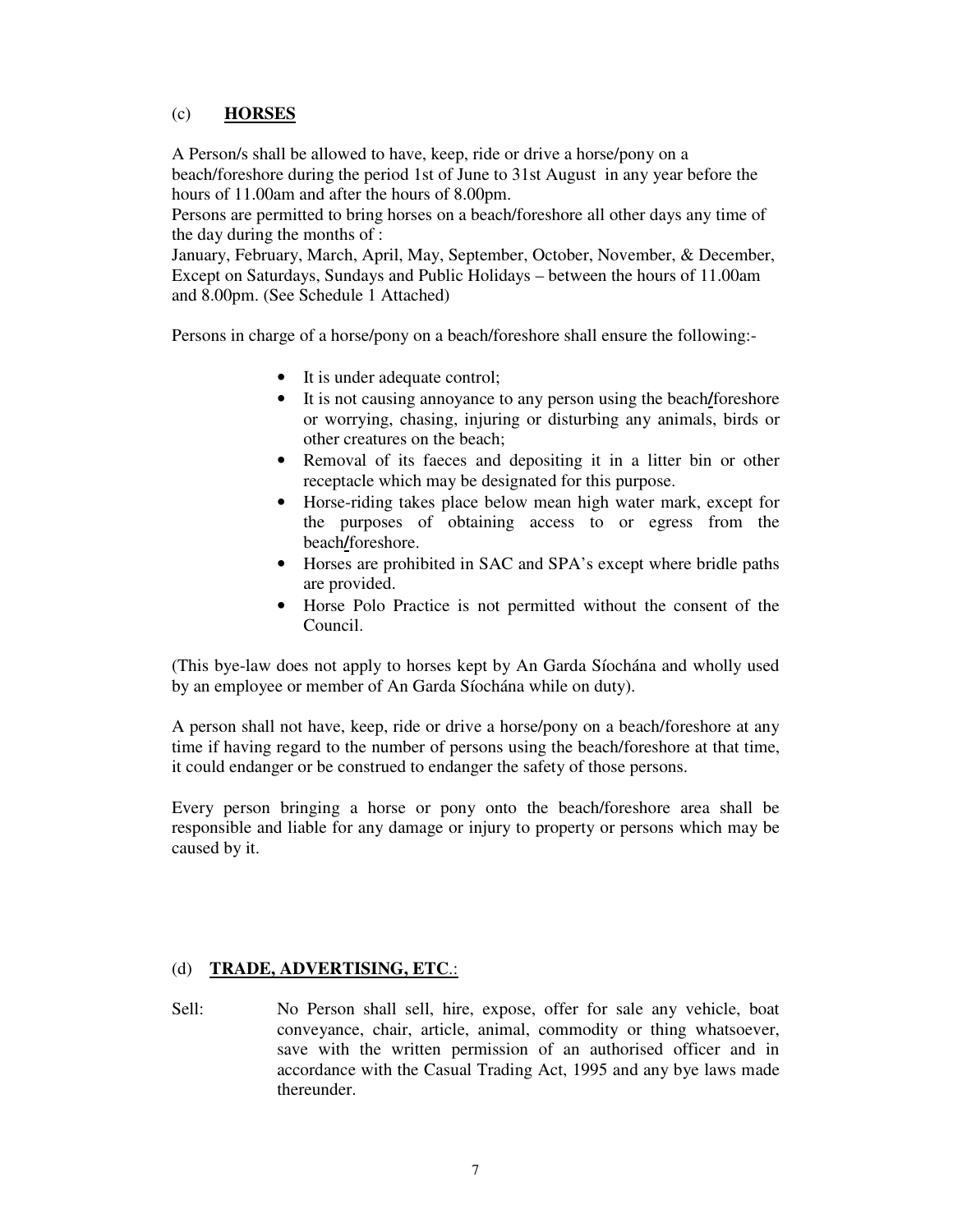Exhibit: No Person shall exhibit any advertising board, placard, wares, merchandise or play any musical instrument or sing for gain on the beach/foreshore, save with the permission of an authorised officer and in accordance with the Casual Trading Act, 1995 and any bye laws made thereunder.

#### (e) **DUNES**

No person shall wilfully cause damage to the dune system on any beach or foreshore and should take due care when walking/sitting in the dune areas.

#### (f) **OBSTRUCTION, ETC**.

No person shall wilfully cause danger, obstruction or annoyance to persons using the beach/foreshore or wilfully obstruct any officer of the Council in the execution of his duty or in the proper execution of any work in connection with the enforcement of these bye-laws.

#### (g) **ALCOHOLIC BEVERAGES**

Drinking on beaches/foreshore and estuaries is prohibited under Fingal County Council's Prohibition of Consumption of Intoxicating Liquor on Roads and in Public Places Bye-Laws 2002.

#### (h) **CONTROLLED DRUGS**

No person shall sell, consume, inject, inhale or otherwise absorb controlled drugs or solvents on the beach/foreshore.

#### (i) **CARAVANS, ETC**.

No person shall sleep on the beach/foreshore or sleep in vehicles, (between the hours 10.00pm-6.00 am), nor shall they place or keep any caravan, dormobile or tent on any part of the beach/foreshore at any hour without the permission in writing of the Council and subject to the terms and conditions of such permission.

#### (j) **FILMING**

No person shall make any movie or film on a commercial/ basis on a beach/foreshore except with the consent of the Council and subject to the terms and conditions of such consent.

#### (k) **SPORTS TRAINING**

No person shall engage in sports training (including football training) on any part of the beach**/**foreshore, and in particular shall refrain from using for such training any portion of the beach/ foreshore which comprises sand dunes, save with the consent of the Council.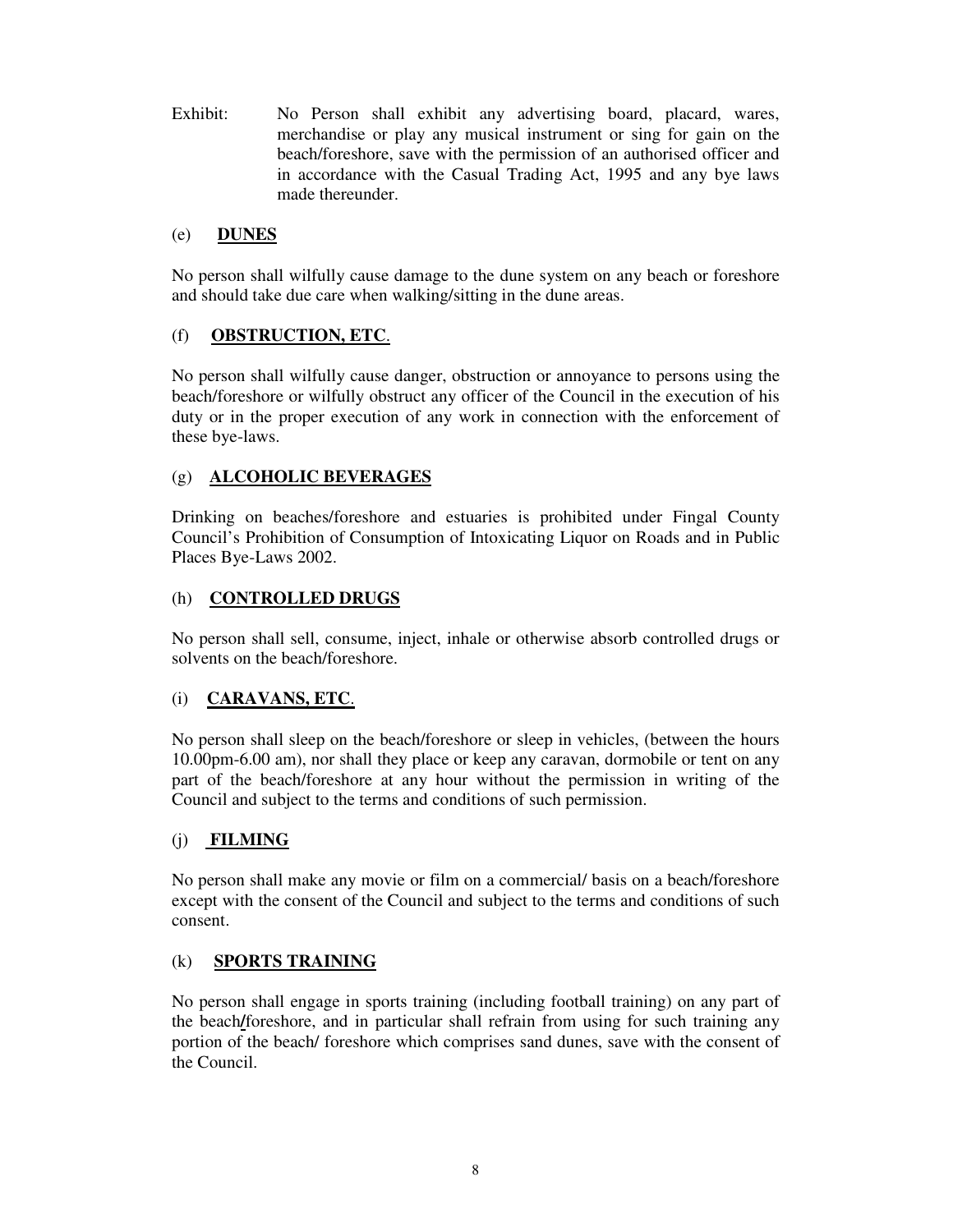#### (l) **FISHING**

Fishing for pleasure shall be permitted, however no person shall spread, fix or leave any nets, bait, lines, boxes, fishing gear, fish or shells. The Council may designate areas of the beach/ foreshore and periods of time with respect to the beach/ foreshore where and during which fishing will be prohibited. No person shall fish in an area, or during a period, so designated.

No fishing shall be allowed in SAC/SPA areas – see Schedule 2.

#### (m) **SURFING, SAILING, JET SKIS, FAST POWER BOATS**, **ETC**.

The Council may designate areas of the beach/ foreshore and periods of time outside of the reserved bathing areas (see Schedule 2), where persons shall be allowed to surf, windsurf, kite-surf, sail, canoe and kayak. The following beaches may be used for the above activities - Portmarnock, Donabate, Portrane, Rush (N & S), Skerries (S), Balbriggan and Loughshinny beaches. Claremont, Howth and Burrow Road, Sutton may only be used for canoeing and kayaking

The Council may also designate beach/beaches, outside of the reserved bathing areas (see Schedule 2), and periods of time, outside of the bathing season, which are suitable, for kite-karting.

These bye-laws do not apply to any of the aforesaid activities engaged in more than 200 metres off shore from the nearest point of the waters edge at any particular time.

Every person surfing, windsurfing, kite-surfing, kite-karting or land-yachting on the beach/ foreshore area shall be responsible and liable for any damage or injury to property or persons which may be caused by it.

No person shall bring a jet-ski or fast power boat into the Reserved Bathing Areas or SAC/SPA (See Schedule 2).

(It should be noted that under the Maritime Safety Act, 2005 Fingal County Council has the powers to make bye-laws in relation to Jet Skis & Fast Power Boats and to prosecute anyone found in breach of the Maritime Safety Act, 2005.)

## 4. OFFENCES

a) It shall be lawful for any Authorised Person or member of the Garda Síochána to enforce these bye-laws, and to exclude or remove from any part of the beach/foreshore or adjacent dune system in public ownership, any person committing any breach of the above bye-laws and to take such other steps as authorised by law.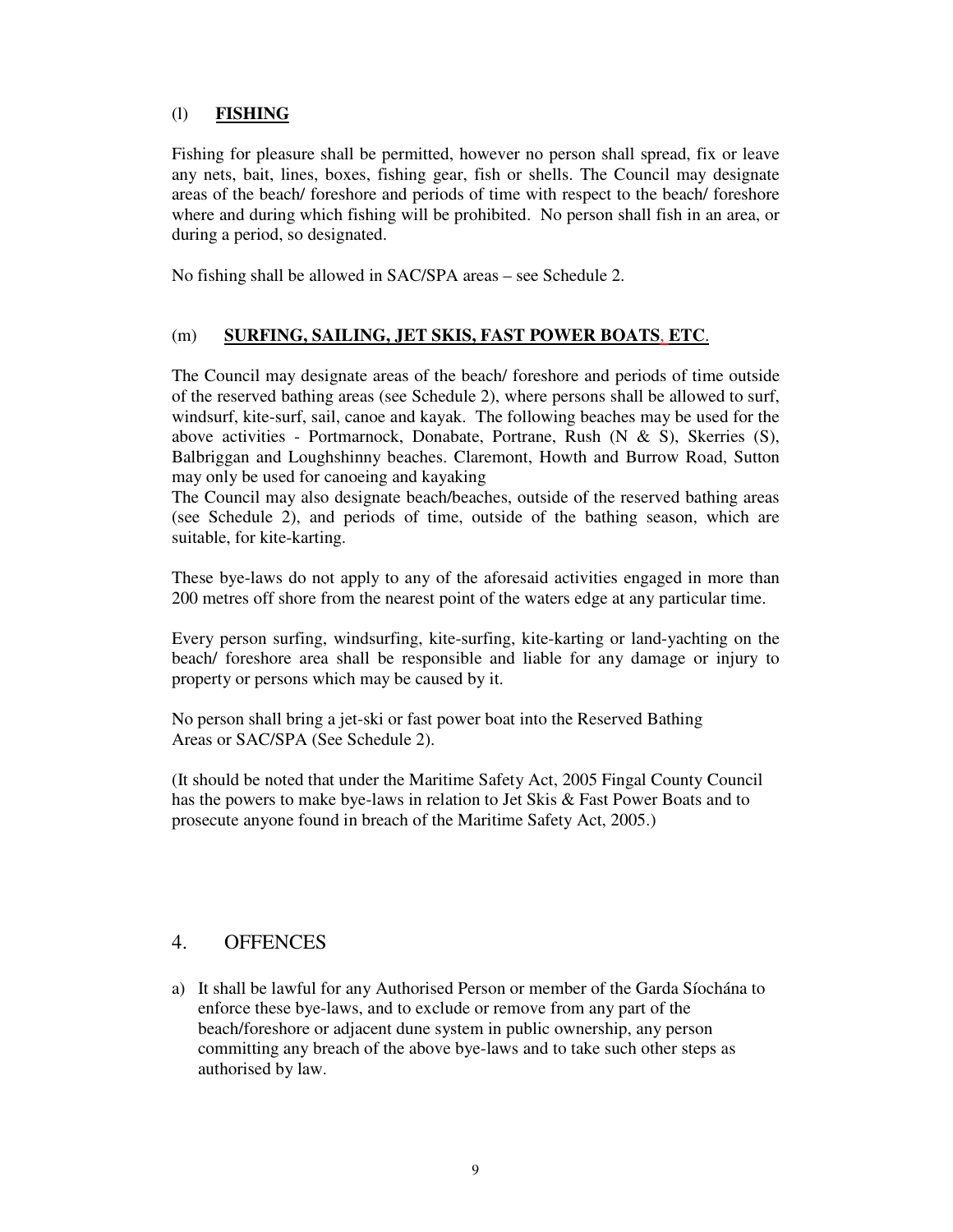- b) Any person who contravenes these bye-laws shall be guilty of an offence and shall be liable on summary conviction to a fine not exceeding  $\epsilon$ 1,250.
- c) If the contravention of a provision of these bye-laws is continued after conviction, the person causing the contravention shall be guilty of a further offence and shall be liable on summary conviction to a fine not exceeding  $\epsilon$ 125 per day.
- d) A person who obstructs or impedes or refuses to comply with the request of an Authorised Person acting in the exercise of the functions conferred on an Authorised Person by these bye-laws shall be guilty of an offence.
- e) Where an Authorised Person or member of the Garda Síochána is of the opinion that a person is committing or has committed an offence to which the bye-laws relate, the authorised person or the Garda, as the case may be, may demand the name and address of such person and if this demand is refused or the person gives a name or address which is false or misleading, the person shall be guilty of an offence.
- f) Where a member of the Garda Síochána is of the opinion that a person is committing or has committed an offence to which these bye-laws relate, the members may arrest the person without a warrant.
- g) An offence under these bye-laws may be prosecuted by the Council, by any other Local Authority acting on its behalf or by a member of the Garda Síochána.
- h) A person may be served with a notice specifying a fixed payment, not exceeding  $E125$  in respect of a contravention of a bye-law as an alternative to prosecution for the contravention. Notice of the fixed payment shall be in the general form of the notice set out in the Schedule to the bye-laws. (See Schedule 2 attached).
- i) Nothing herein contained shall be construed to prevent fishermen or boatmen or those engaged in aquaculture exercising their respective callings subject to such statutory or other lawful regulations as now are in place.
- j) Nothing herein contained shall be construed to prevent the lawful operation by authorised port and harbour authorities of their statutory functions.
- k) Nothing in or done under any of the provisions of the foregoing bye-laws shall, or shall be deemed to operate as a grant by or on behalf of the state of any estate or interest in or right over the foreshore below high water mark or any part thereof nor shall anything contained in or done under any of the provisions of the foregoing bye-laws prejudice or injuriously affect the rights and interests of the State in such foreshores.

These Bye-Laws come into effect on  $15<sup>th</sup>$  March 2006.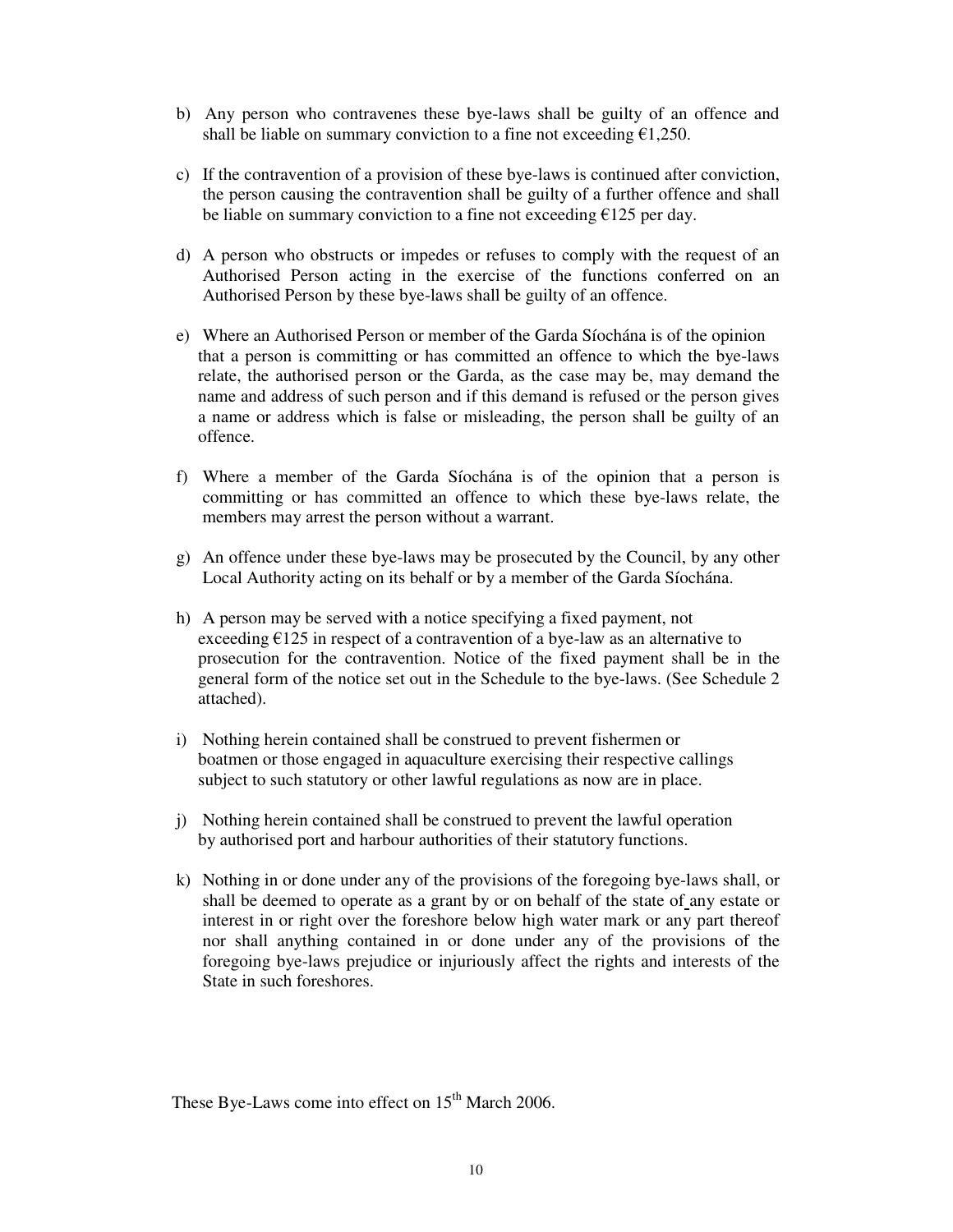# *SCHEDULE 1*

#### **1.1 DESCRIPTION OF CIRCUMSTANCES FOR KEEPING, RIDING OR DRIVING A HORSE ON THE FORESHORE.**

The horse must be and continue to be under proper control and be effectively restrained from causing annoyance or danger to any person.

Horses are permitted on a beach only during the months, days and times (periods of the day) stipulated below:-

In June, July and August only Before 11.00am and after 8.00pm.

All other days any time of the day during the months of: January, February, March, April, May, September, October, November, December, Except on Saturdays, Sundays and Public Holidays – between the hours 11.00am to 8.00pm

#### **1.2 DESCRIPTION OF CIRCUMSTANCES FOR KEEPING, OR RETAINING A DOG ON THE FORESHORE.**

The dog/s must be and continue to be under proper control and be effectively restrained from causing annoyance or danger to any person.

The dog/s are permitted on the beach/foreshore only **without a leash** during the months, days and times (periods of the day) stipulated below:

June, July, August 6.00pm to 11.00am (i.e. after 6.00pm in the evening and before 1.00am in the morning)

#### **Between 11.00am and 6.00pm during these months dogs must be on a leash in Reserved Bathing Areas.**

All other days any time of the day during the months of : January, February, March, April, May, September, October, November, & December.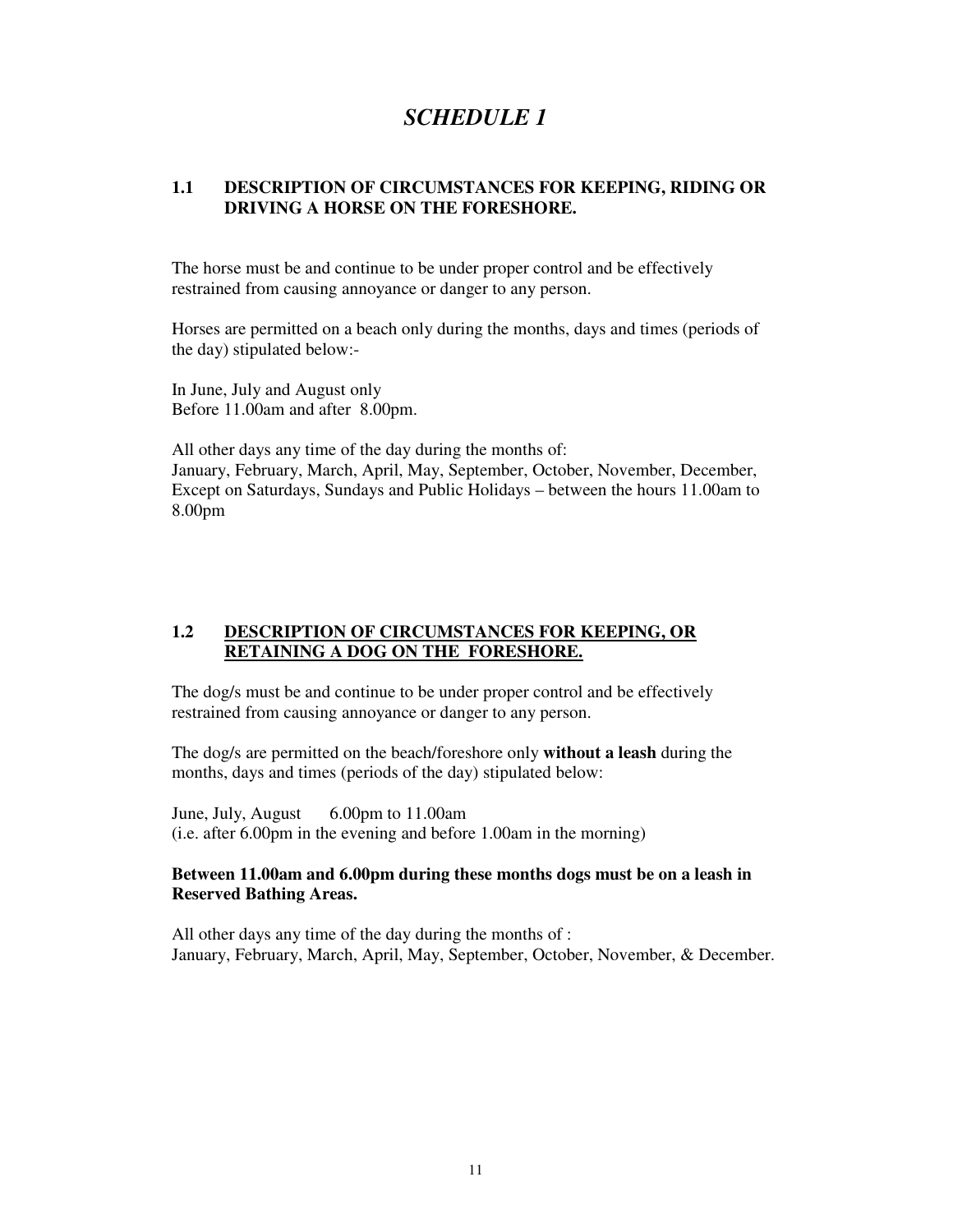# *SCHEDULE 2*

#### **2.1 RESERVED BATHING AREAS**

**(Reserved Bathing Areas on the following beaches refers to 200m to left & right of Lifeguard Station)** 

| <b>RESERVED BATHING AREAS</b> |  |
|-------------------------------|--|
| Howth – Claremont             |  |
| Sutton - Burrow Road          |  |
| Portmarnock – 1 & 2           |  |
| Donabate – Balcarrick         |  |
| Portrane – Tower Bay          |  |
| Portrane – The Brook          |  |
| Rush - North & South          |  |
| Skerries - South              |  |
| Loughshinny                   |  |
| Balbriggan                    |  |

#### **2.2 SPECIAL PROTECTION AREA (SPA) & SPECIAL AREA of CONSERVATION (SAC)**

| SPA's / SAC's             |
|---------------------------|
| <b>Baldoyle Bay</b>       |
| <b>Howth Head</b>         |
| Malahide Estuary          |
| <b>Rogerstown Estuary</b> |
| Ireland's Eye             |
| Lambay Island             |
| Rockabill Island          |
| <b>Skerries Islands</b>   |
|                           |
|                           |

#### **2.3 NOTICE SPECIFYING A FIXED PAYMENT (ON-THE-SPOT FINE) SHALL SPECIFY AS BELOW:-**

- a) The amount of the fixed payment;
- b) The period in which it must be paid 21days;
- c) The name and address of alleged offender;
- d) In general terms the nature of the contravention alleged to have been committed;
- e) The date in place of the alleged contravention;
- f) The alleged offender is entitled to disregard the notice and defend a prosecution of the alleged contravention in court;
- g) Authorised Person